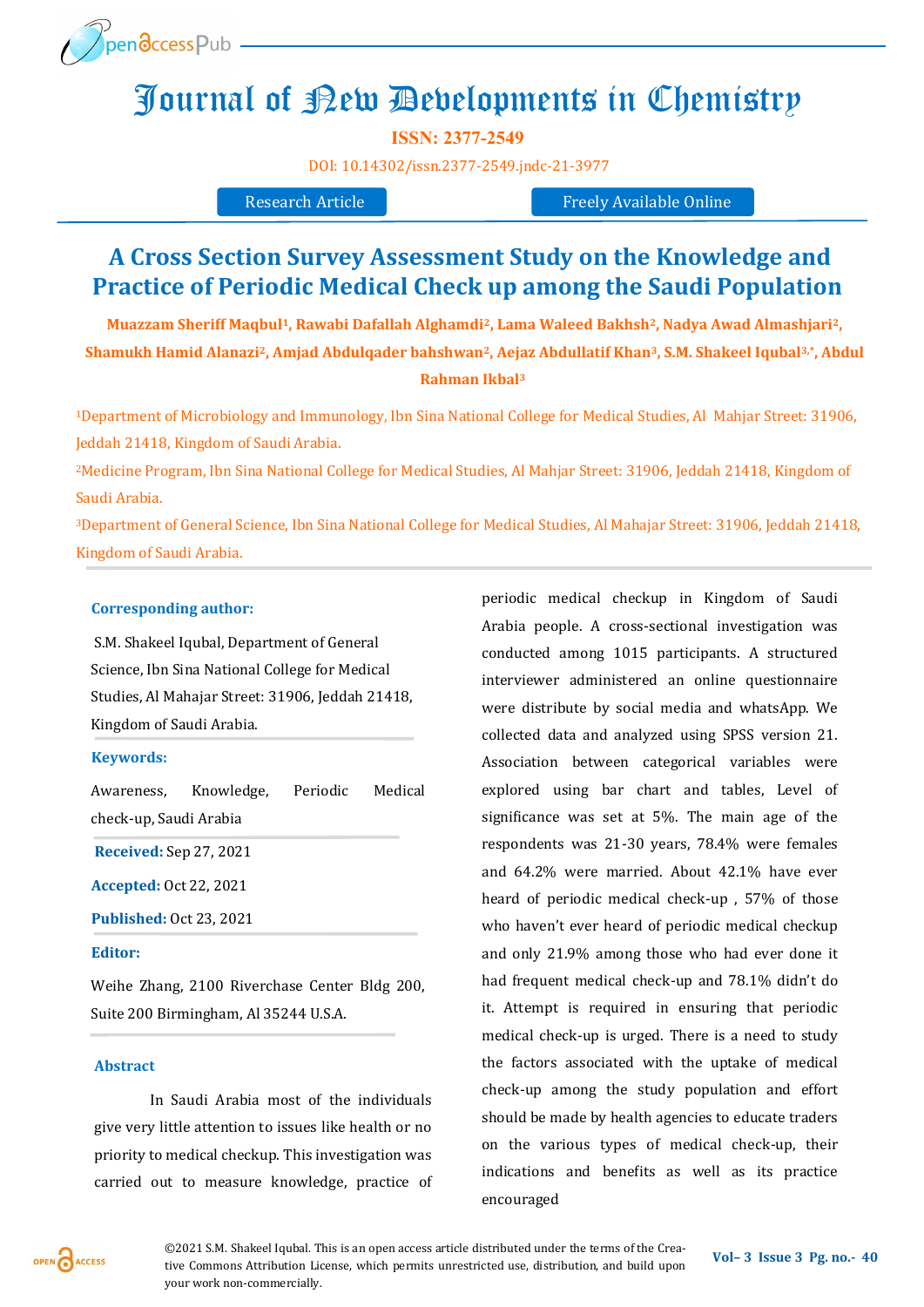

# **Introduction**

Periodic Medical Check-up or Routine Medical Checkup (RMC) is a regular primary care process provided by health care facilities for all people of different ages through history taking and physical examination and laboratory investigation for non- complaining individuals. RMC is helpful and effective to discover new cases and prevent major complications to early intervention but also might be dangerous because all types of medical screening can cause harm. A well‐ known example is false‐positive test can lead to more invasive diagnostic test. Also false‐negative results may lead to a false sense of wellbeing and delay medical intervention when needed. And over-diagnosis can cause latent cancers or carcinoma in situ. (RMC) any variation in the health of individuals is observed and handled in the form of curative or preventive duties or follow–up. Many non-communicable diseases (NCD) as hypertension, breast cancer, cervical cancer, diabetes mellitus and prostate cancer. Currently ailments like obesity, atherosclerosis, myocardial infarctions and stroke, oncological disease can be detected [1]. It's necessary to conduct a periodic medical examination to reduce chronic diseases, because every year, 9 million people less than 60 years old die in the worldwide because of NCD [1]. In Kingdom of Saudi Arabia (KSA) the population suffers from high incidence of preventable chronic illness and most of them is top risk factor that's leads to death or disability [2-5] which have a burden that affects socially and economically and represents more than 60% of the global burden of disease. A comprehensive medical examination on a regular basis helps to prevent future illness [2]

# **General Aims**

1-This study was aimed to assess the awareness of periodic medical check-up and practice among Saudi Arabia.

2- To evaluate the relation between the periodic medical check-up and reduce the incidence of health complication

# **Specific Aims**

1- Know and analyze the main factors that leads to decrease commitment to periodic medical check-up [3,4]

#### **Materials and Methods**

A cross-sectional study was conducted in the Saudi community used to assess the awareness of periodic medical checks-up among Saudi and Non-Saudi people. The total number of participants was 1015 of both gender and the age was arranged into different stages. Data collection sources were given an online survey in the Arabic language and we were distribute the online questioner by social media platform and email. On the first page of survey link, it included brief information about our Research and confirmed to participant all the information keeps it confidential and anonymity were ensured all participants participated voluntarily. After completed the survey we translated to English language to the questionnaire was multiple choice and included two sections. First section contained socio demographic data (Gender, age, marital status, educational level, occupations).

And second section was evaluate the knowledge of participants about RMC, ( have you ever had routine checkup , do you regularly checkup , frequency of medical checkup, types of checkup known , causes of poor implementation of periodic medical checkup , any improvement during medical checkup ,any complications because lack of periodic medical checkup, is it helpful to discover early problem). And the research investigation was approved by IBN SINA NATIONAL COLLEGE. Institutional Human Ethics Committee (H-02-03062021), protocol identification number is 002SRC31052021. The study was carried out for 3 months 'in duration. Microsoft Excel and IBM SPSS20.00 was employed to analyze the collected data for the evaluation

# **Result and Discussion**

A total participant 1015 but we were received only 983 answers due to missing or skip response

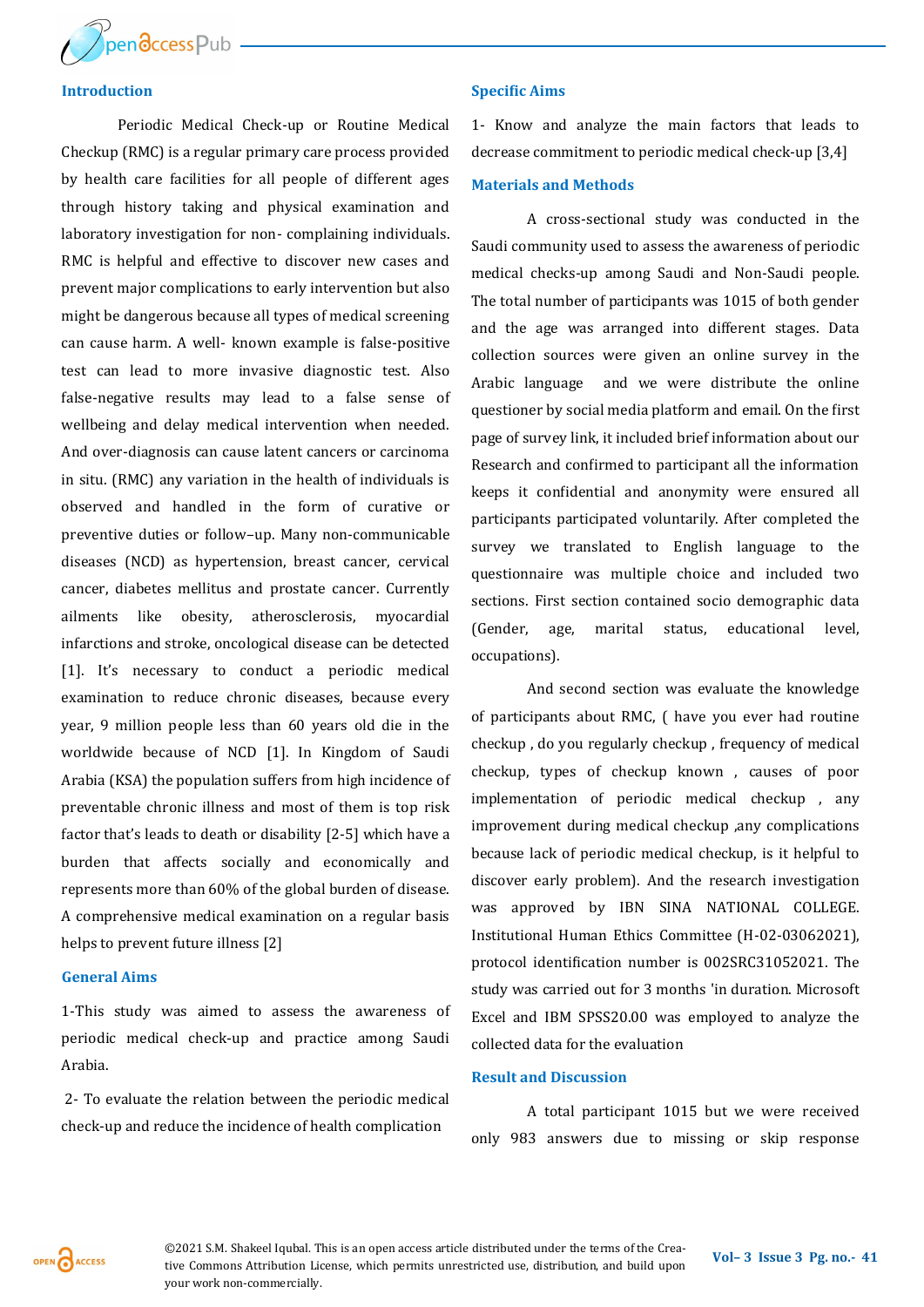**ThendccessPub** 

(n=32),we were replaced by the mean values in software SPSS.

Based on survey result the socio demographic characteristics of the participants were shown in Table 1. In age standard deviation was (1,618) and most of the participants were in age group 21-30 years (29.9%), then 41-50 years (23.3%), then 51-60 years (19.3%). Then group 31-40 years then group of age less than 20 years (10.3%) and least≥60years (6.1%). In gender standard deviation was (4.527%) and the number of females 796 (78.4%) were significantly higher than male 219 (21.6%). the marital status were mostly is married people (64.2%) then single people (27.3%), divorced (4.5%), widower (3.9 %). The education levels were most of participants were University education (65.9%), followed by secondary (23.3%), postgraduate (5.8%), intermediate (3.4%), elementary (1.1%) and lastly illiterate (0.4%). In the occupation part (31.4%) were unemployed, (22.4%) in educational sector , (15.75%) retired (11.9%) in private sector, (8.9%) Medical sector, others (6.3%), government sector (3.4%). When we asked about the chronic disease most of participants answered they did not have chronic disease.

In Table 2, About the frequency of periodic medical check-up most of participants did checkups every six months (46.9%) , the second largest participants did check-ups yearly (35.0%), only 81 (8.0%) had check-ups every two years, and the 103 (10.1%) of population didn't know when checkups. Then we asked about types of periodic medical check-up known the most of the participants know general examination 479 (47.7%), only 10 (1.0%) know visual checkup, the known check blood sugar were (4.2%) and know blood pressure check (1.7%), and know dental check (2.6%) the second largest participants know all the above checkups (43.4%). Causes of poor implantation of periodic medical check-up, most of the participants didn't get regular checkup because low socio-economic class 409 (40.3%) , the second largest participants cause far away (33%), only other cases (4.5%), the cause of lack primary health care (22.2%).

In Table 3, when we asked the participants about have you ever had a routine medical check-up (42.1% ) choose yes (57.8%) choose No. Also When we asked the participants when periodic medical check-up is done we were find there was not a big difference between participants who choose they do routine check-up when they feel well (43.9%) and who choose doing it during illness (40.8%) some of participants choose other causes (15.2%). about the regularity of periodic medical check-up most of the participants don't regularly do medical check-up (78.1%) while (21.9%) do. Who choose they do routine check-up when they feel well (43.9%) and who choose doing it during illness ( 40.8%) some of participants choose other causes (15.2%) . about the regularity of periodic medical check-up Most of the participants don't regularly do medical check-up (78.1%) while (21.9%) do.

Most of participants choose (I am not a regular in my periodic medical check-up 71.6%)

The second largest participants choose yes. They notice improvement in their health level during regular check-up (22.0%), only (6.4%) choose No.

58% choose no they didn't notice any complications because of lack of commitment in periodic medical check-up and 41.7% choose yes.

Most of participants choose yes the periodic medical check-up help them to discover health problems early and treat them (61.0%). 39.0% and other group of people choose no.

We asked about the improvement during regular periodic medical check-up Most of participants choose (I am not a regular in my periodic medical check-up 71.6%) the second largest participants choose yes. They notice improvement in their health level during regular check-up (22.0%), only (6.4%) choose No. about the complication due to lack of periodic medical check-up 58% choose no, they didn't notice any complications because of lack of commitment in periodic medical check-up. And 41.7% choose yes. For, is it help to discover newly health

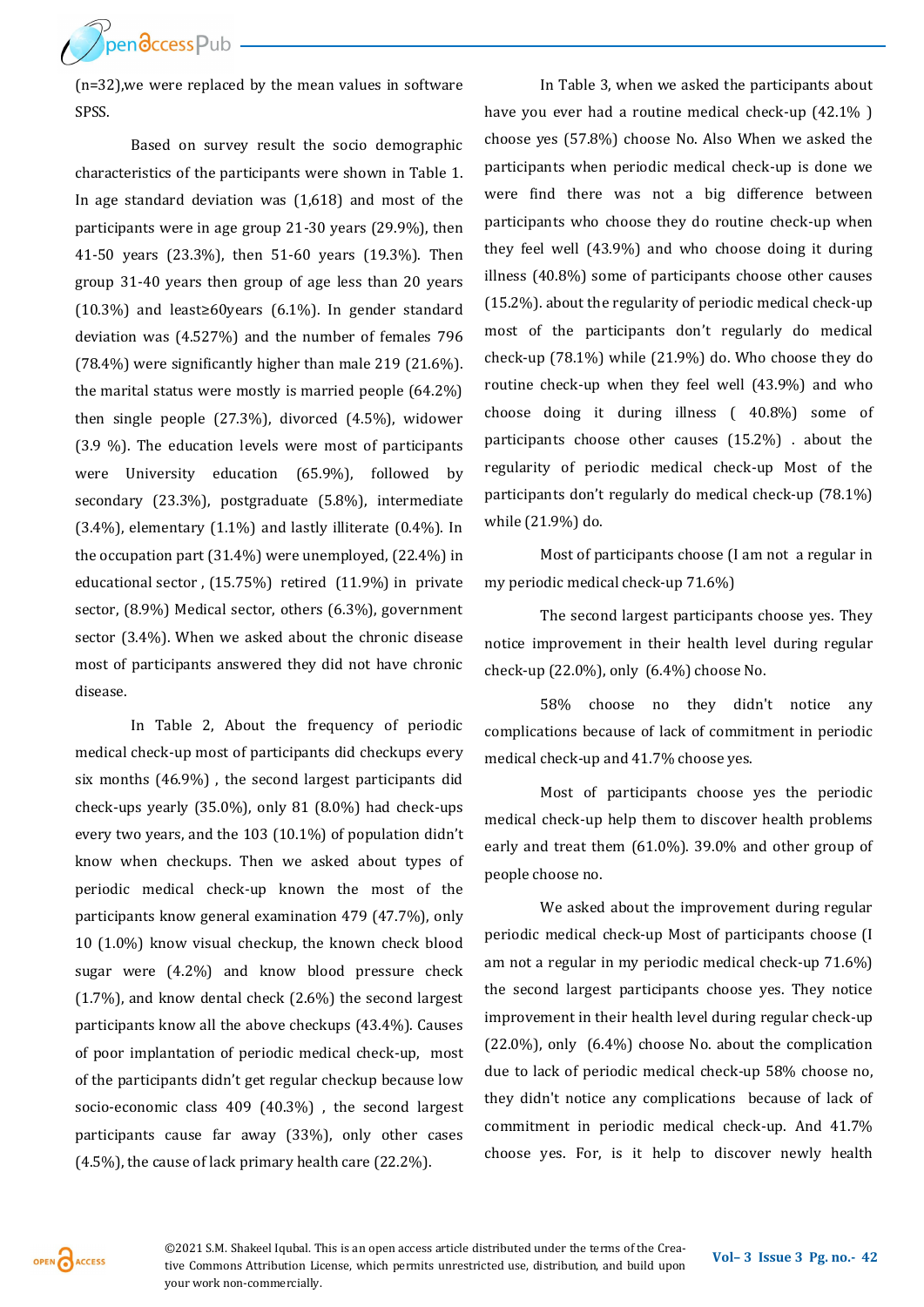f

| Characteristic            | Value/Total    | $\%$  |
|---------------------------|----------------|-------|
| Age                       |                |       |
| 21-30 yr                  | 253            | 24.9  |
| Less than 20 yr           | 105            | 10.3  |
| 31-40 yr                  | 163            | 16.1  |
| 41-50 yr                  | 236            | 23.3  |
| 51-60 yr                  | 196            | 19.3  |
| More than 60 yr           | 62             | 6.1   |
| Gender                    |                |       |
| Female                    | 796            | 78.4  |
| Male                      | 219            | 21.6  |
| <b>Marital status</b>     |                |       |
| Single                    | 277            | 27.3  |
| Married                   | 652            | 64.2  |
| Widower                   | 40             | 3.9   |
| Divorced                  | 46             | 4.5   |
| <b>Educational level</b>  |                |       |
| Illiterate                | $\overline{4}$ | 0.4   |
| Elementary                | 11             | 1.1   |
| Intermediate              | 35             | 3.4   |
| Secondary                 | 237            | 23.3  |
| University                | 669            | 65.9  |
| Postgraduate              | 59             | 5.8   |
| <b>Occupations</b>        |                |       |
| Unemployed                | 319            | 31.4  |
| Retired                   | 159            | 15.75 |
| Private                   | 121            | 11.9  |
| <b>Educational sector</b> | 227            | 22.4  |
| Medical sector            | 90             | 8.9   |
| Government sector         | 35             | 3.4   |
| <b>Others</b>             | 64             | 6.3   |

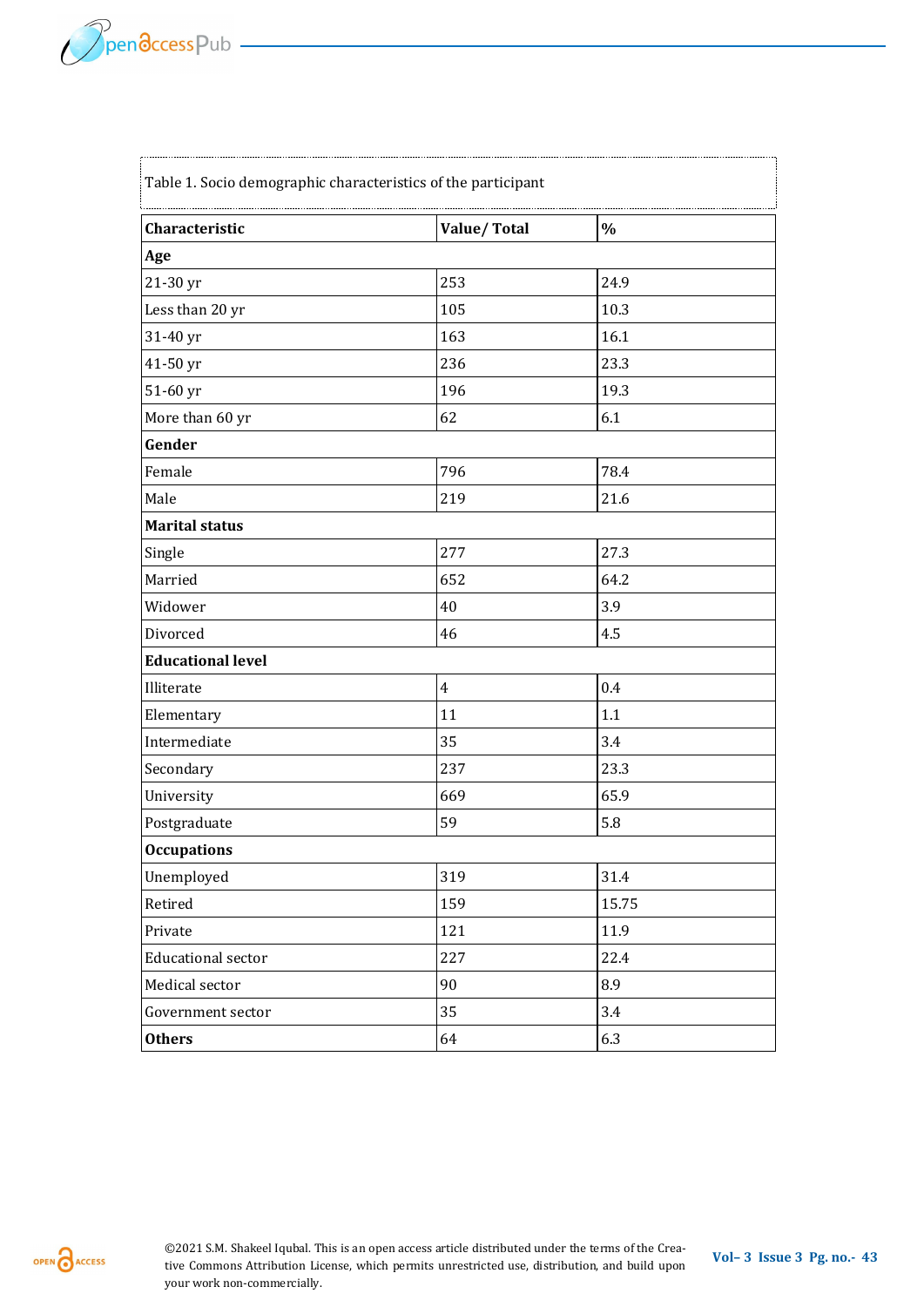| Table 2. Frequency of periodic medical check-up       |             |               |  |  |
|-------------------------------------------------------|-------------|---------------|--|--|
| Characteristic                                        | Value/Total | $\frac{0}{0}$ |  |  |
| <b>Frequency of Medical check up</b>                  |             |               |  |  |
| Every 6 months                                        | 476         | 46.9          |  |  |
| Yearly                                                | 355         | 35            |  |  |
| Every 2 years                                         | 81          | 8             |  |  |
| I don't know                                          | 103         | 10.1          |  |  |
| Total                                                 | 1015        | 100           |  |  |
| Types of Periodic Medical check up                    |             |               |  |  |
| General examination                                   | 479         | 47.2          |  |  |
| <b>Blood pressure</b>                                 | 17          | 1.7           |  |  |
| <b>Blood</b> sugar                                    | 43          | 4.2           |  |  |
| Visual                                                | 10          | $\mathbf{1}$  |  |  |
| Dental                                                | 25          | 2.5           |  |  |
| All above                                             | 441         | 43.4          |  |  |
| Causes of poor Implantation Periodic Medical check up |             |               |  |  |
| Lack primary health care                              | 225         | 22.2          |  |  |
| Low socio-economic class                              | 409         | 40.3          |  |  |
| Far away                                              | 335         | 33            |  |  |
| Other causes                                          | 46          | 4.5           |  |  |

| Table 3. Frequency of periodic medical check-up |             |  |  |
|-------------------------------------------------|-------------|--|--|
| Questions                                       | Value $/$ % |  |  |
| Have you ever had a routine Medical check-up?   |             |  |  |
| $(n=1015)$                                      |             |  |  |
| <b>Yes</b>                                      | 428 (42.1)  |  |  |
| N <sub>0</sub>                                  | 587 (57.8)  |  |  |
| When Periodic Medical check-up is done?         |             |  |  |
| When one is healthy                             | 447 (43.9)  |  |  |
| <b>During illness</b>                           | 414 (40.8)  |  |  |
| <b>Others</b>                                   | 154 (15.2)  |  |  |
| Do you regularly check-up?                      |             |  |  |
| Yes                                             | 223 (21.9)  |  |  |
| N <sub>0</sub>                                  | 792 (78.1)  |  |  |

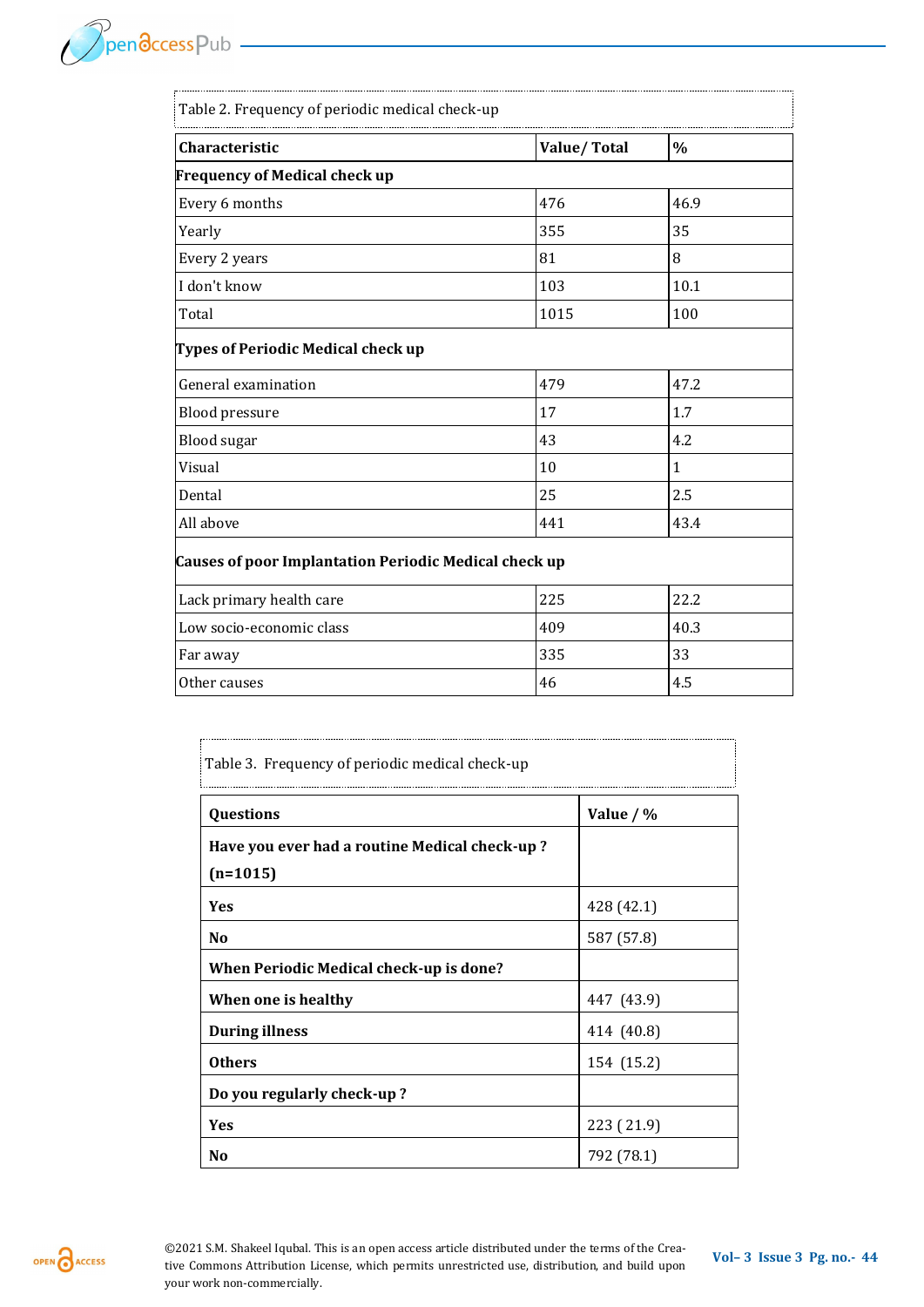









OPEN CACCESS

**Vol– <sup>3</sup>Issue 3 Pg. no.-<sup>45</sup>** ©2021 S.M. Shakeel Iqubal. This is an open access article distributed under the terms of the Creative Commons Attribution License, which permits unrestricted use, distribution, and build upon your work non-commercially.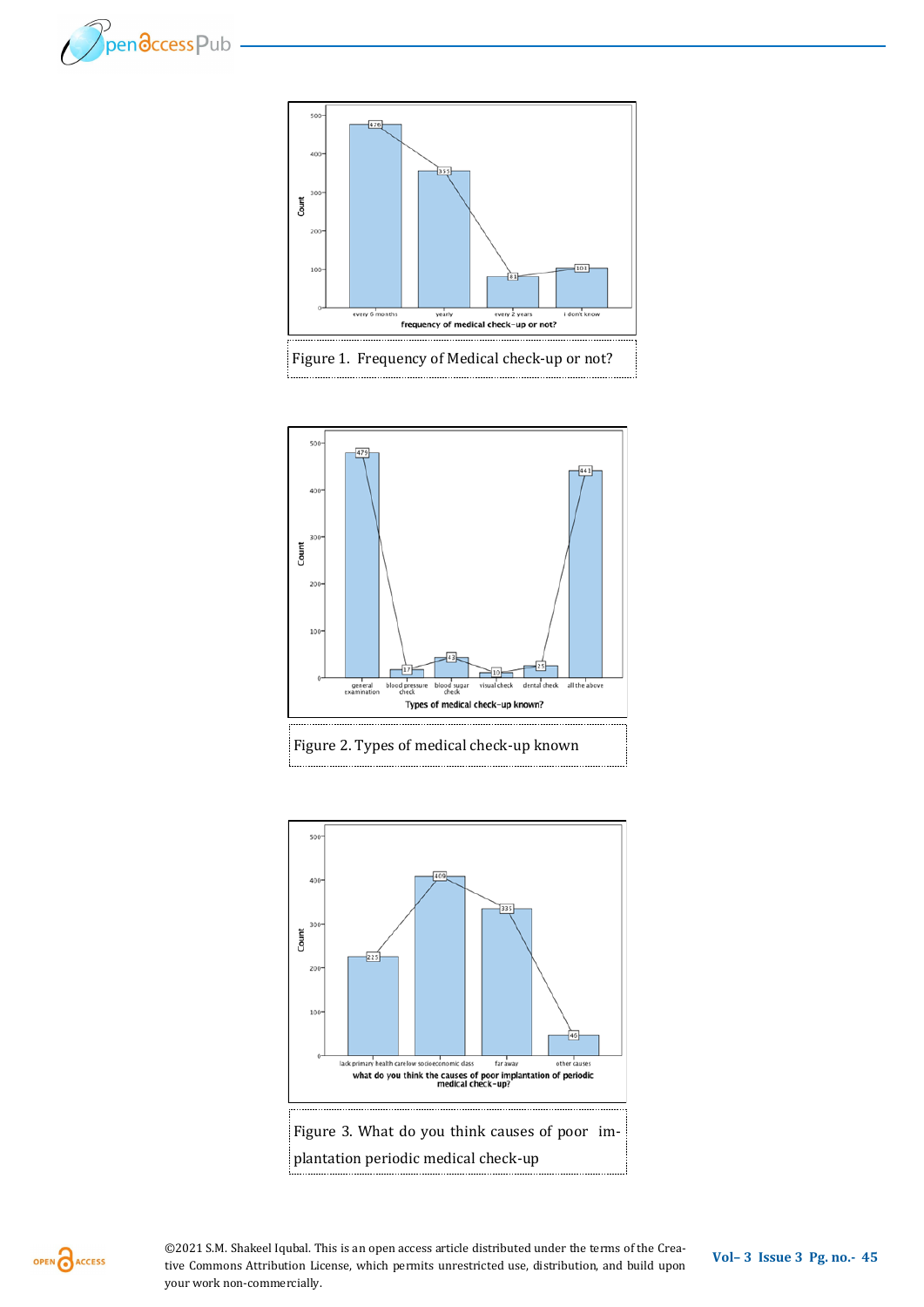

problem, most of participants choose yes the periodic medical check-up help them to discover health problems early and treat them (61.0%) and 39.0% other group of people choose no. Fig 1-3

In KSA they found high rate of un-diagnostic and diagnostic chronic disease this study was planned to investigate the causes of low uptake of RMC and try to modify the causes among Saudi population (LOW –UPTAKE). [5-12]

# *Exposure to (RMC) and Age*

Chi-square test was used to determine the relationship between age and exposure to a periodic medical checkup. Significant p-values was <0.001, there was no significant difference. The most frequent age group exposed to periodic medical checkups 41-50 years and 51-60 years then 21-30 years, 31-40 years, more than 60 years, less than 20 years and most frequent group not exposed to periodic medical checkup 21-30 years then 41-50 years, 51-60 years, 30-41 years, less than 20 years, more than 60 years.

## *Exposure (RMC) and Gender*

Chi-square test used to determine the relationship between gender and exposure to periodic medical checkup. Significant p-values was 0.025 and <0.001 there was significant difference. Frequent distribution revealed most female exposed to periodic medical checkup than males.

## *Time of did (RMC) and Marital Status:*

Chi-square test used to determine the relationship between marital status and time of did periodic medical checkup. Significant p-values was zero frequency distribution revealed most of married were visited hospital when one is healthy and the second largest group attempted to hospital when one is healthy single people, divorced, widower. Other married people (low rate) attempted to hospital only during illness, single people (larger than who attempt when one is healthy), divorced and widower.

#### *Time of did (RMC) and Education*

Chi-square test was used to determine the relationship between educations and time of did periodic medical checkup. Significant p-value was 0.668 <0.001 there was no significant difference. According to frequency distribution most of participant who university education visit hospital when one is healthy and others university educated choose only during illness, and few of them choose in other cases and about secondary education only visit hospital in case of illness. Others choose when one is healthy. Few of them choose in others cases. About postgraduate participants most of them when one is healthy and others postgraduate choose only during illness and few of them choose in other cases.

#### *Regularity on (RMC) and Occupations*

Chi-square test was used to determine the relationship between occupations and regularity on (RMC) significant p-value was 0.002 <0.001 there was significant difference, frequency distribution revealed most of participants answered not regular on (RMC) they were unemployed then educational sector, retired, private sector, medical sector. Others occupations and lastly government sector.

The few of participant who visit the hospital to (RMC) on regular were from unemployed then educational sector, retired, private sector, medical sector, sector government sector and last group from other occupations.

Results of chi-square test between routine medical check-up and types of medical check-up known showed that there is no statistically significant; since chi square had p-value 0.655>0.05 And results of chi-square test between routine medical check-up and frequency of medical checkup or not showed that there is no statistically significant; since chi square had p-value 0.837>0.05 results of chi-square test between routine medical check-up and causes of poor implantation of periodic medical checkup showed that there is no statistically significant; since chi square had p-value0.625>0.05.

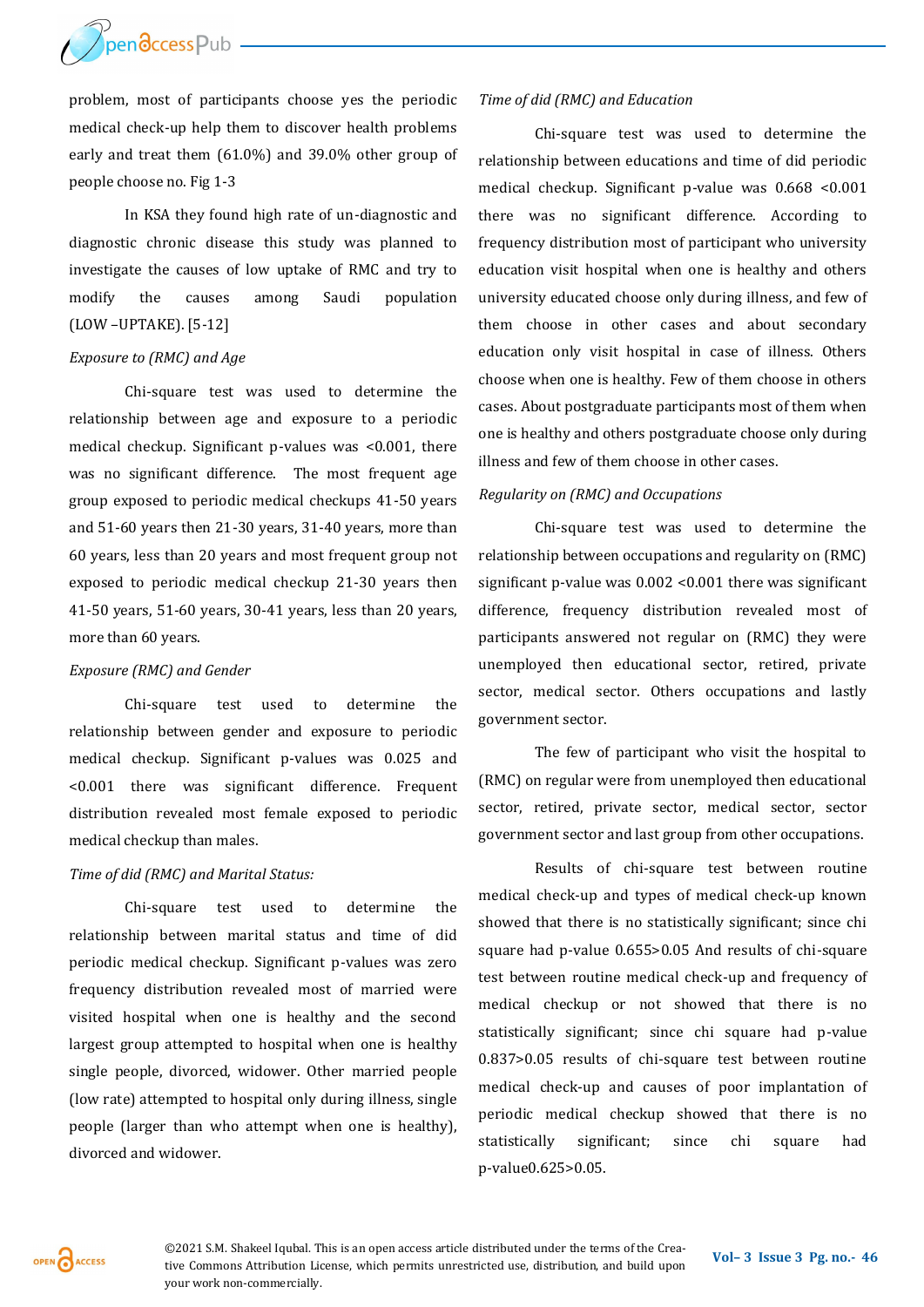Bendccess Pub

Results of chi-square test between regularly medical check-up or not and frequency of medical checkup or not showed that there is no statistically significant; since chi square had p-value 0.093>0.05.

Results of chi-square test between regularly medical check-up or not and types of medical checkup known showed that there is statistically significant; since chi square had p-value 0.04<0.05.participants with regular checkup and types of medical checkup known the first large group revealed mostly general examinations the second group blood sugar check .

Results of chi-square test between regularly medical check-up or not and causes of poor implantation of periodic medical checkup showed that there is no statistically significant; since chi square had p-value 0.193>0.05.

Results of chi-square test between routine medical check-up and periodic medical check-up is done showed that there is statistically significant; since chi square had p-value 0.00<0.05

Frequency participants with ever had a routine medical checkup when periodic medical checkup is done revealed most when one is healthy and second largest group during illness.

Results of chi-square test between routine medical check-up and regular checkup showed that there is statistically significant; since chi square had p-value 0.00<0.05. Frequency participants with ever had a routine medical checkup high score level no regular medical check -up then participants with a low score level do regular check-up.

Results of chi-square test between periodic medical check-up and regular checkup showed that there is statistically significant; since chi square had p-value 0.00<0.05. Participants with periodic medical checkup and regular medical check-up is done revealed most regular is health and second largest group irregular during illness.

Results of chi-square test between frequency of medical check-up and causes of poor implantation of periodic check-up showed that there is statistically

significant; since chi square had p-value 0.00<0.05. Participants with frequency of medical poor implantation of periodic check-up revealed most low socioeconomic class the second cause away.

Results of chi-square test between frequency of medical check-up and types of medical check-up showed that there is statistically significant; since chi square had p-value 0.00<0.05.

Participants with frequency of medical checkup mostly every six months second largest group participants with yearly and types of medical checkup know revealed most general examination then blood sugar check.

Results of chi-square test between causes of poor implantation of periodic medical check-up and types of medical checkup showed that there is statistically significant; since chi square had p-value 0.00<0.05.

Participants with causes of poor implantation of periodic medical checkup most cause low socio-economic class, second largest group participants with far away to hospital and the low rate cause lack of primary health care types of medical checkup know revealed most general examination than blood sugar check.

Chi-square test was used to determine the relationship between complications of lack of periodic medical check-up and when medical check-up is done significant p-values was  $0.001$  <0.05 there was no significant difference

Chi-square test used to determine the relationship between did you notice any improvment in your health level during the regular check-up? and do regularly check-up or not? Significant p-values was 0.395 and <0.05 there was no significant difference.

Chi-square test used to determine the relationship between did periodic examination help you to discover health problems? and do you regularly check-up significant p-value was 0.574.

Chi-square test was used to determine the relationship between did periodic examination help you to discover health problems? and when medical check-up is

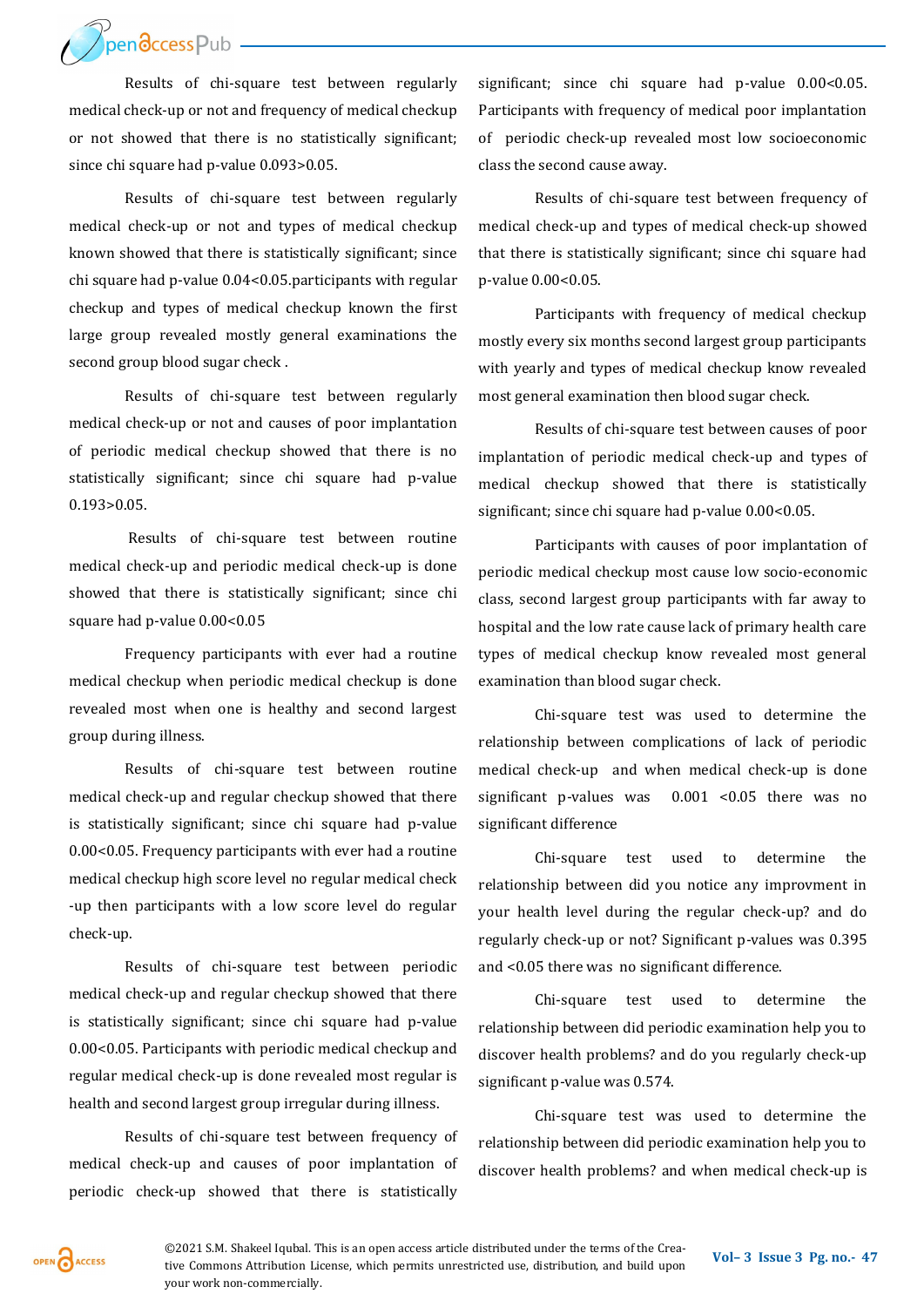pendccess Pub

done significant p-value was 0.721 >0.05 there was significant difference

Chi-square test was used to determine the relationship between complications of lack of periodic medical check-up? and do you regularly check-up significant p-value was 0.395 >0.05 there was significant difference.

Chi-square test was used to determine the relationship between complications of lack of periodic medical check-up? and have you ever had a routine medical check-up significant p-value was 0.0673 >0.05 there was significant difference.

Chi-square test used to determine the relationship between did you notice any improvement in your health level during the regular check-up? and have you ever had a routine medical check-up significant p-values was 0.001 and <0.05 there was no significant difference.

Chi-square test used to determine the relationship between did periodic examination help you to discover health problems? and have you ever had a routine medical

Check-up significant p-values was. 447 >0.05 there was significant difference

Chi-square test was used to determine the relationship between complications of lack of periodic medical check-up? and when the medical check-up is done? Significant p-value was 0.223 >0.05 there was significant difference.

#### **Conclusion**

In this study, periodic medical check-up is one of the most important tool of preventive medicine used to detect early diseases. An enormous response of more than 1000 was been achieved and a sample of 1015 was studied using the chi-test to calculate the p-value and an average significance of 0.5% was achieved. The most active participation was observed from the age group (21-30 years) and female participants outnumbered the male. The highly prevalence of low uptake of the periodic medical check-up despite high level of awareness (RMC)

among Saudi population as its highly associated with low socio-economic class and far away. We recommended increase number of primary care to use periodic medical check-up and identify the disease and prevent complication. This study also shows that it is highly essential to recommend for conducting campaign in schools and universities and other activities as an annual medical check-ups camps. The early detection of any disease can serve as a boon in controlling many diseases at its acute early stages rather than leading to the chronic life threatening diseases. This, study thus suggests the need of conducting the routine medical check-ups to eliminate the adverse life threatening complications due to many diseases. Though, the awareness among the community regarding the periodic medical check-up is excellent but the need for the practical implementation is lacking and the studies similar to this needs to be conducted on regular basis to analyze the developments in the future.

# **Acknowledgement**

We would like to acknowledge Ibn Sina National College, Jeddah, Kingdom of Saudi Arabia, for their constant support.

## **Conflict of Interest**

No conflict of interest.

#### **Contribution of Authors**

All authors have made substantial contribution to the work and approved it for publication.

#### **Funding**

None

#### **References**

- 1. EgamvaN,SabitovaRT,MalikovY,UsmanovF,Bakhronov U.RoleofHealth Check-Ups in Non Communicable Diseases 'Detection at Primary Health Care. Int J Public Heal Sci. 2013;2(4):129–36.
- 2. KrogsbøllLT, JørgensenKJ, GøtzschePC. General health checks in adults for reducing Morbidity and mortality from disease. Cochrane Database Syst Rev.2019;2019 (1).